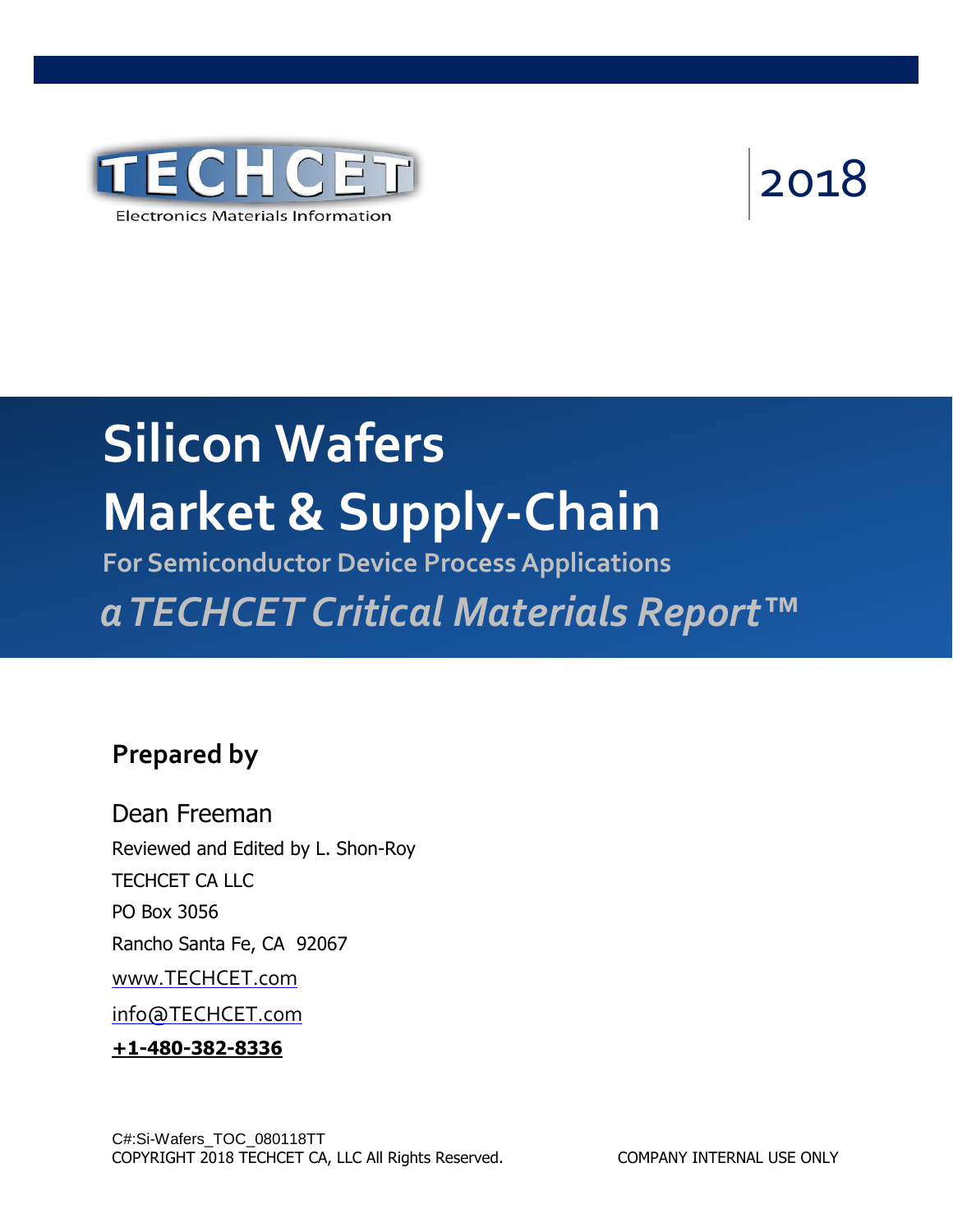#### ACKNOWLEDGMENTS

Thank you to all who provided input for this year's report. Most of those that participated chose to remain anonymous. Other information obtained for the preparation of this report was gleaned from industry conferences, technical experts and literature in the public domain.

#### RESEARCH METHODOLOGY

TECHCET employs subject matter experts having first-hand experience within the industries, which they analyze. Most of TECHCET's analysts have over 25 years of direct and relevant experience in their field. Our analysts survey the commercial and technical staff of IC manufacturers and their suppliers and conduct extensive research of literature and commerce statistics to ascertain the current and future market environment and global supply risks. Combining this data with TECHCET's proprietary, quantitative wafer forecast results in a viable long-term market forecast for a variety of process materials.

#### READERS NOTE

This report represents the interpretation and analysis of information generally available to the public or released by responsible agencies or individuals. Data was obtained from sources considered reliable. However, accuracy or completeness is not guaranteed.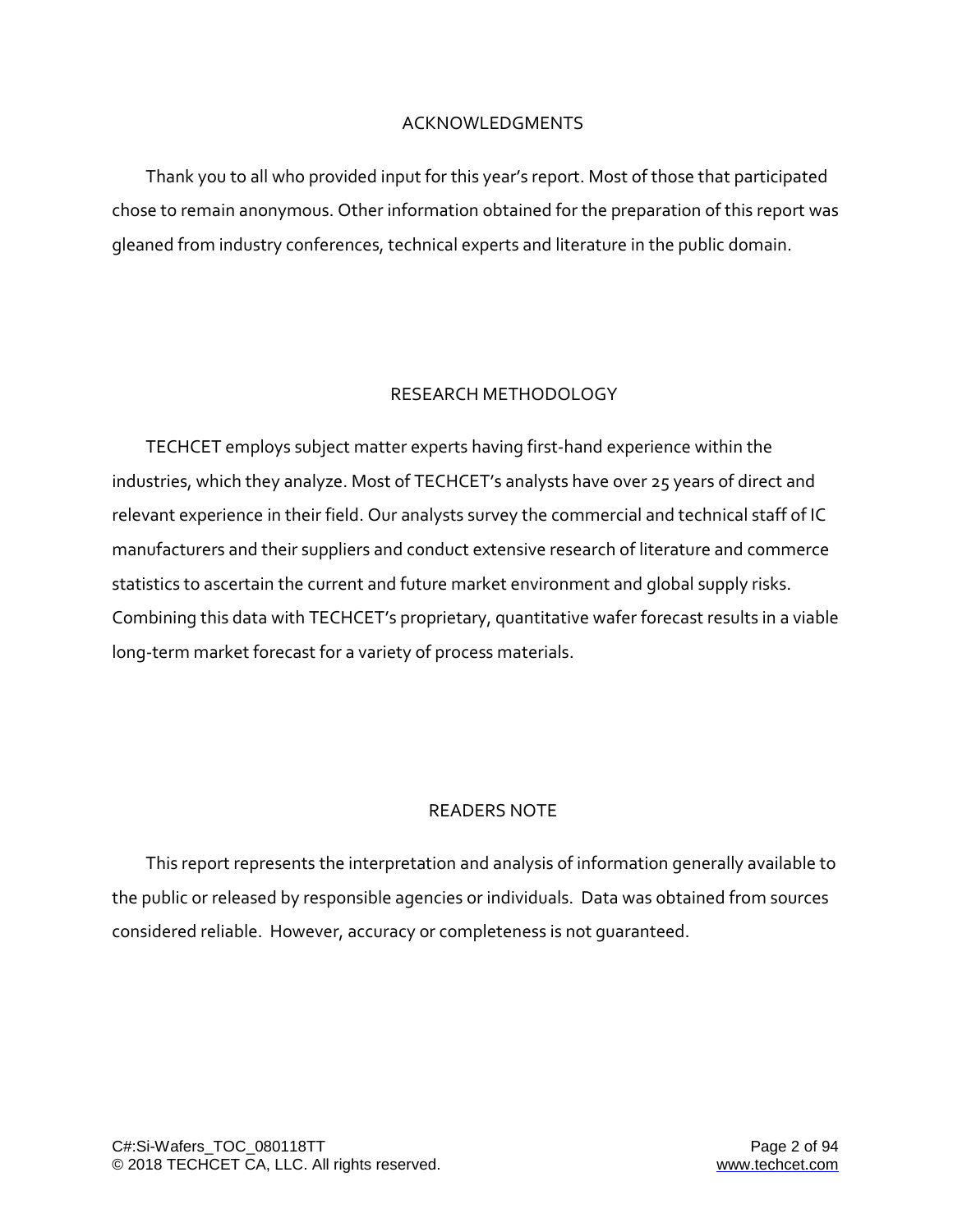## **Table of Contents**

| 1            |      |  |  |  |  |
|--------------|------|--|--|--|--|
| $\mathbf{2}$ |      |  |  |  |  |
| 3            |      |  |  |  |  |
| 4            |      |  |  |  |  |
|              | 4.1  |  |  |  |  |
|              | 4.2  |  |  |  |  |
|              | 4.3  |  |  |  |  |
|              | 4.4  |  |  |  |  |
|              | 4.5  |  |  |  |  |
|              | 4.6  |  |  |  |  |
|              | 4.8  |  |  |  |  |
|              | 4.9  |  |  |  |  |
|              | 4.10 |  |  |  |  |
|              | 4.11 |  |  |  |  |
| 5            |      |  |  |  |  |
| 6            |      |  |  |  |  |
|              | 6.1  |  |  |  |  |
|              |      |  |  |  |  |
|              |      |  |  |  |  |
|              | 6.4  |  |  |  |  |
|              | 6.5  |  |  |  |  |
|              | 6.7  |  |  |  |  |
|              |      |  |  |  |  |
|              |      |  |  |  |  |
|              |      |  |  |  |  |
|              |      |  |  |  |  |
|              |      |  |  |  |  |
|              |      |  |  |  |  |
|              |      |  |  |  |  |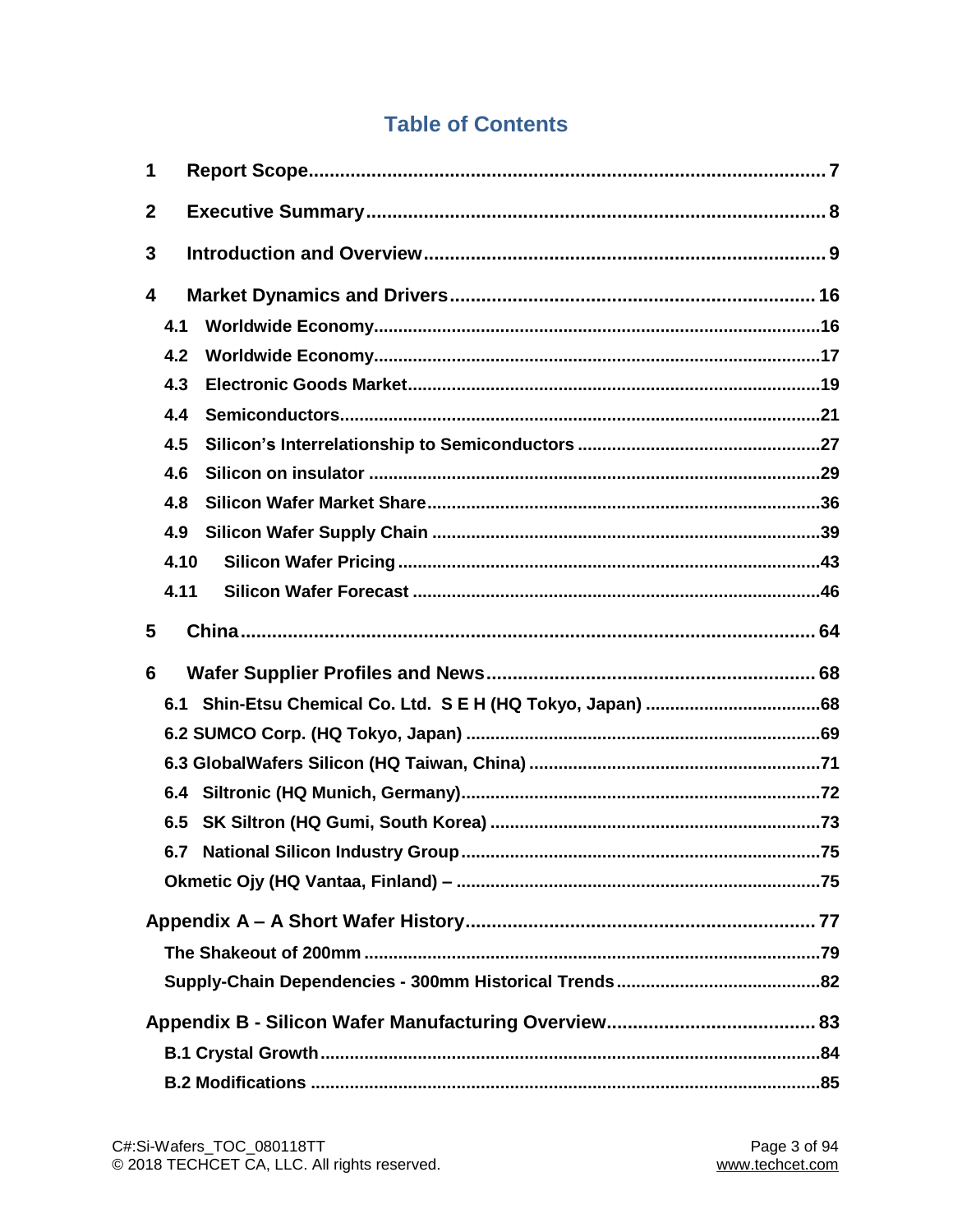## **List of Figures**

| Figure 4.1 2017 Estimates for GDP, Electronic Goods, Semiconductors and Silicon  17 |  |
|-------------------------------------------------------------------------------------|--|
| Figure 4.2 Japan Electronics and Information Technology Association Growth Rates    |  |
|                                                                                     |  |
|                                                                                     |  |
|                                                                                     |  |
|                                                                                     |  |
|                                                                                     |  |
|                                                                                     |  |
|                                                                                     |  |
|                                                                                     |  |
|                                                                                     |  |
|                                                                                     |  |
|                                                                                     |  |
|                                                                                     |  |
|                                                                                     |  |
|                                                                                     |  |
|                                                                                     |  |
|                                                                                     |  |
|                                                                                     |  |
|                                                                                     |  |
|                                                                                     |  |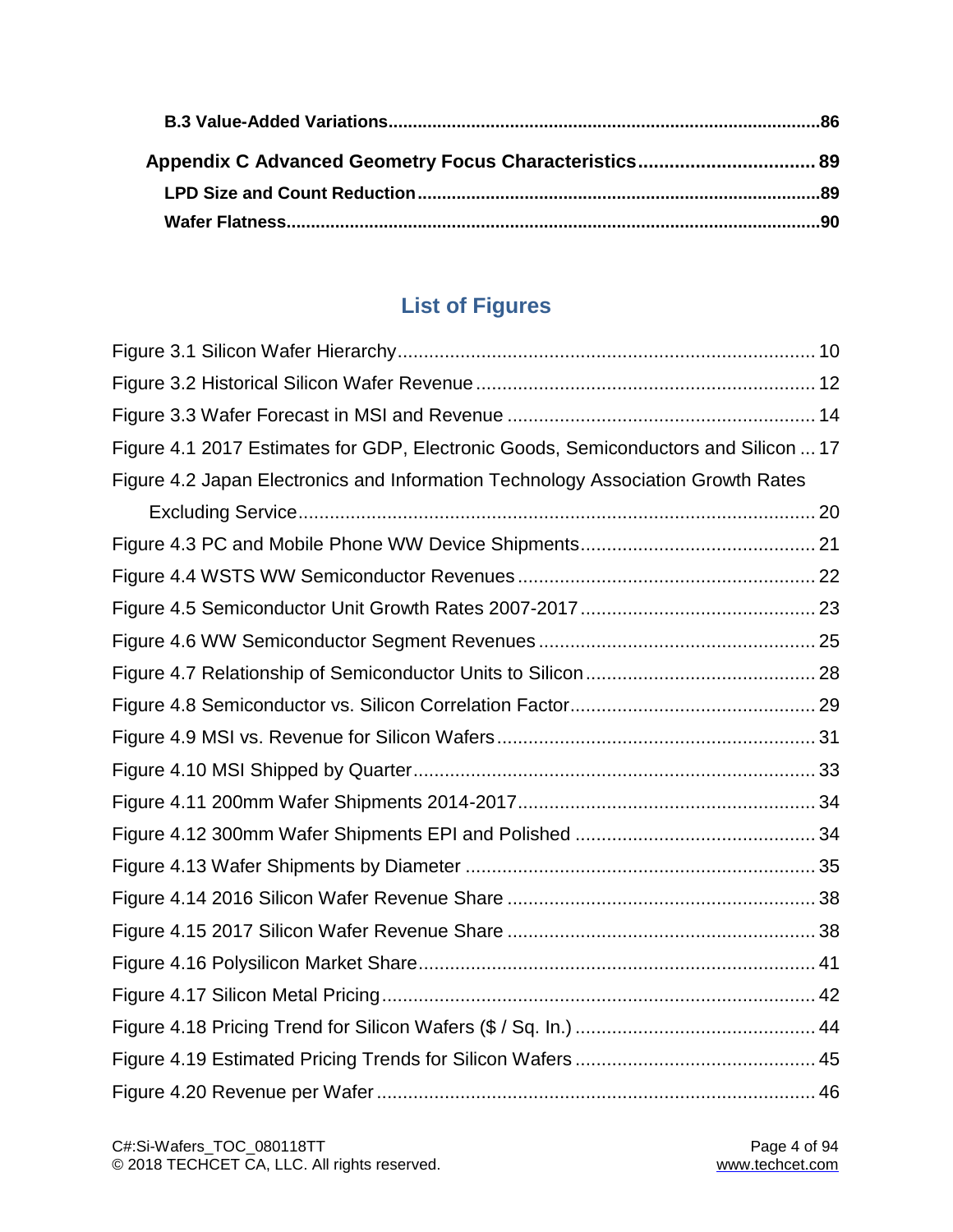| Figure 4.30 TECHCET Demand Forecast vs. Industry Announcements of Wafer Supply |  |
|--------------------------------------------------------------------------------|--|
|                                                                                |  |
|                                                                                |  |
|                                                                                |  |
|                                                                                |  |
|                                                                                |  |
|                                                                                |  |
|                                                                                |  |
|                                                                                |  |
|                                                                                |  |
| Figure B.4 Epitaxial Reactors for Value-Added Layer Extension  88              |  |
|                                                                                |  |
|                                                                                |  |
|                                                                                |  |

## **List of Tables**